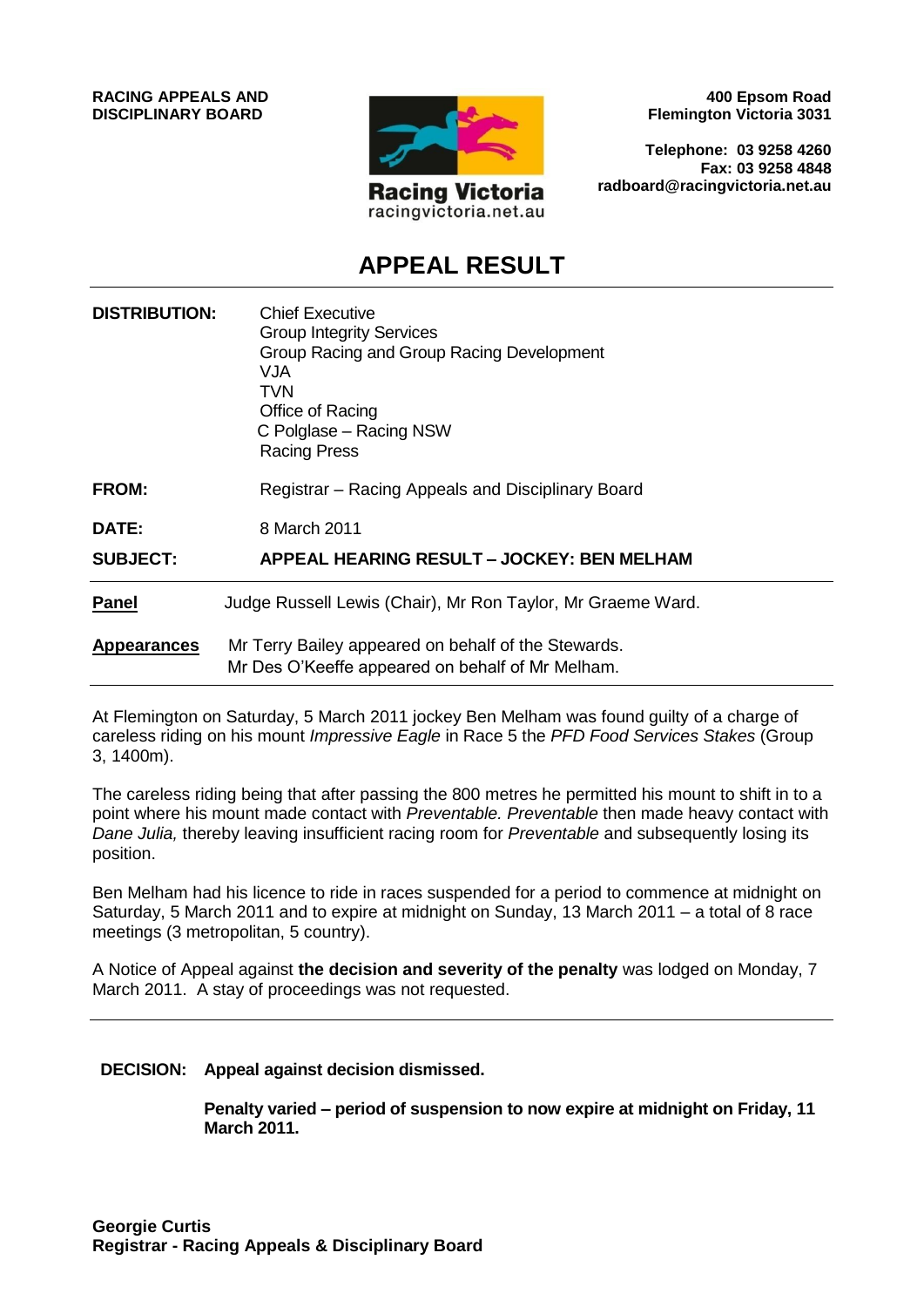# **TRANSCRIPT OF PROCEEDINGS**

# **RACING APPEALS AND DISCIPLINARY BOARD**

\_\_\_\_\_\_\_\_\_\_\_\_\_\_\_\_\_\_\_\_\_\_\_\_\_\_\_\_\_\_\_\_\_\_\_\_\_\_\_\_\_\_\_\_\_\_\_\_\_\_\_\_\_\_\_\_\_\_\_\_\_\_\_

**HIS HONOUR JUDGE R.P.L. LEWIS, Chairman MR R. TAYLOR MR G. WARD**

### **EXTRACT OF PROCEEDINGS**

### **DECISION**

# **IN THE MATTER OF THE PFD FOOD SERVICES STAKES (GROUP 3) OVER 1400 METRES AT FLEMINGTON ON 5/3/11**

# **JOCKEY: BEN MELHAM**

#### **MELBOURNE**

#### **TUESDAY, 8 MARCH 2011**

MR T. BAILEY appeared on behalf of the RVL Stewards

MR D. O'KEEFFE appeared on behalf of the Appellant